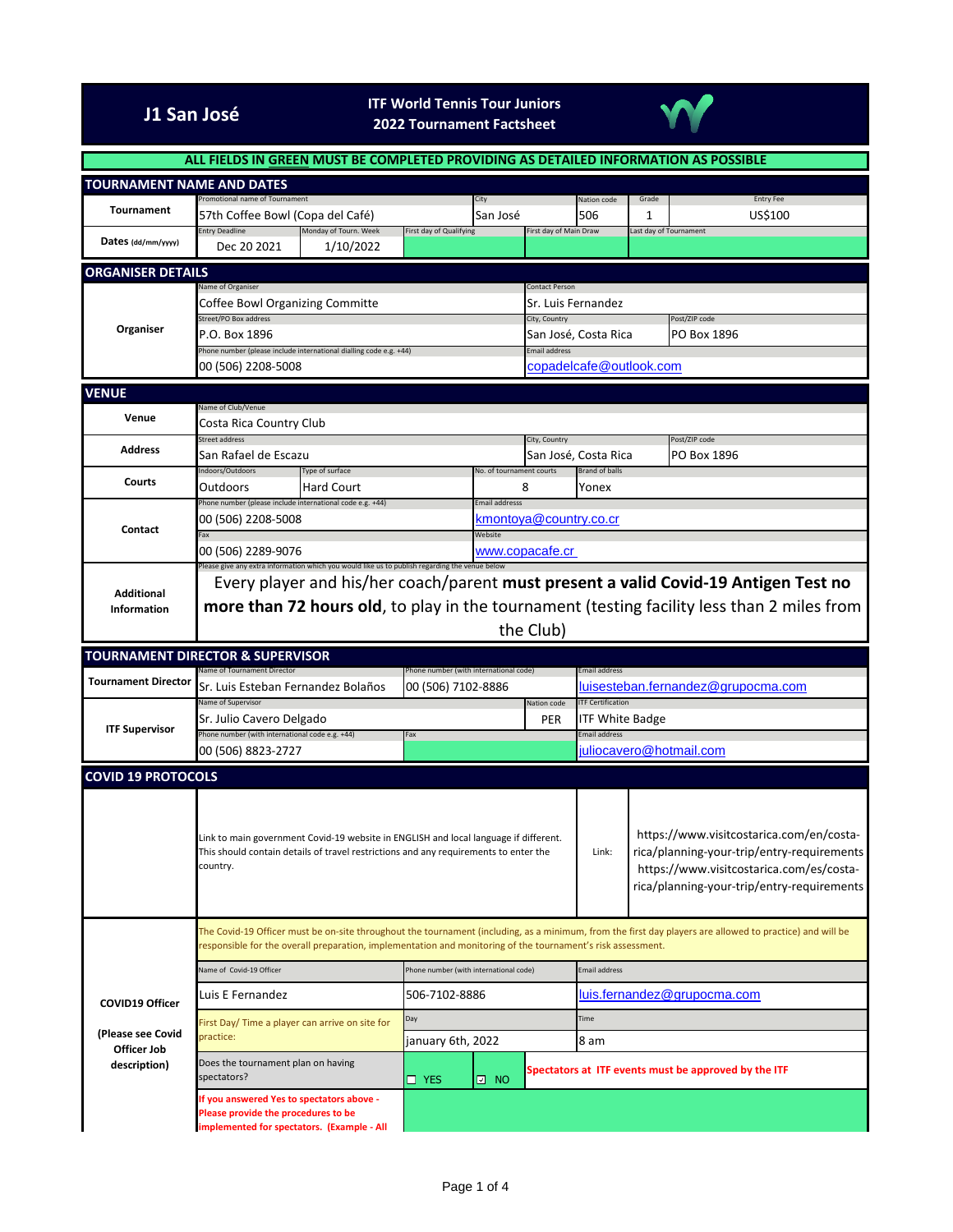| spectators to wear masks) |  |  |
|---------------------------|--|--|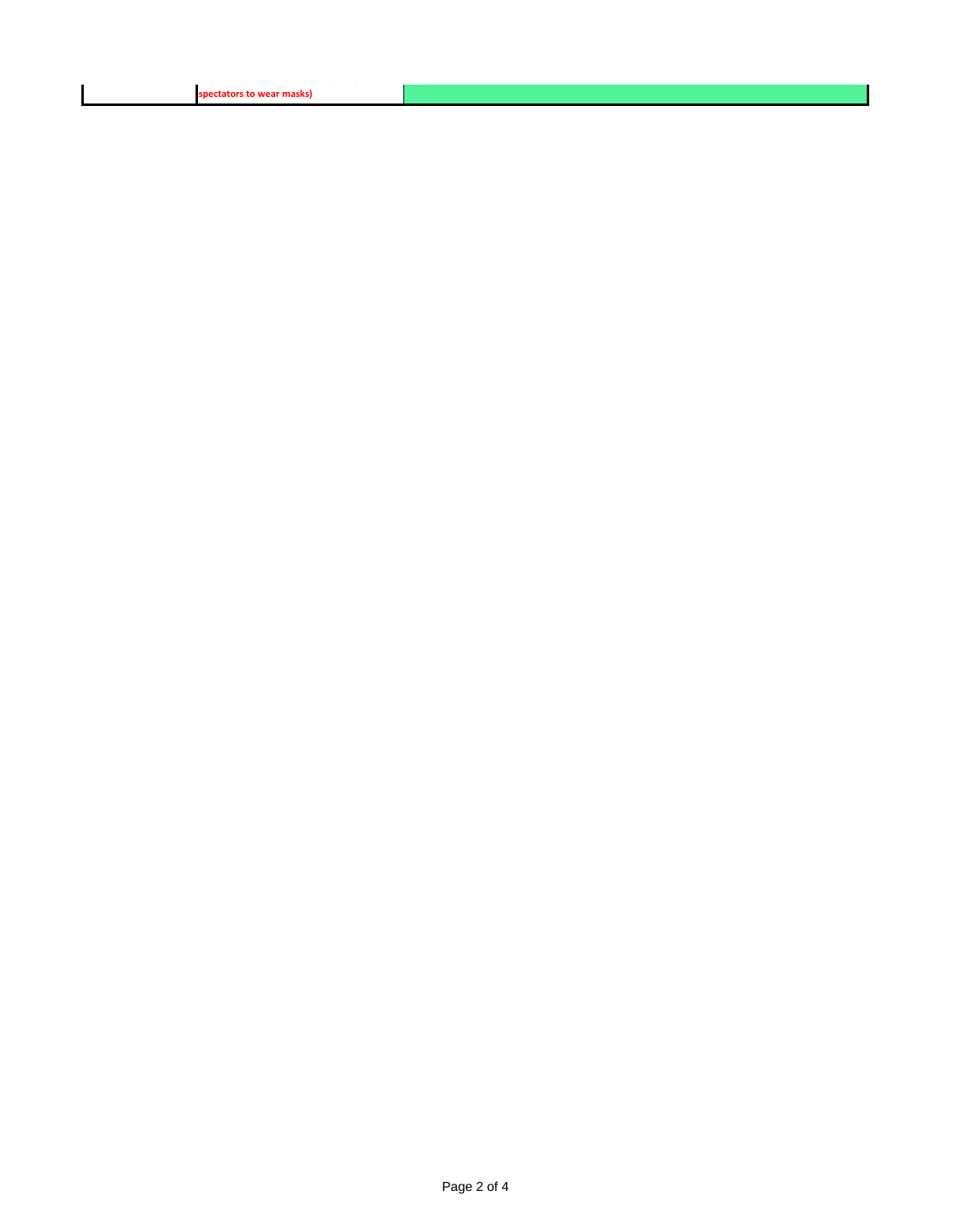|                           |                                       |                                                                                                                                                           |                                                                                         | Local Testing Centre (i.e. hospital, testing centre etc.) that provides Covid-19 testing services (PCR/antigen testing). |                                                          |                                                                       |                        |  |
|---------------------------|---------------------------------------|-----------------------------------------------------------------------------------------------------------------------------------------------------------|-----------------------------------------------------------------------------------------|--------------------------------------------------------------------------------------------------------------------------|----------------------------------------------------------|-----------------------------------------------------------------------|------------------------|--|
| Name of Testing centre    |                                       | <b>Address of Testing centre</b>                                                                                                                          |                                                                                         |                                                                                                                          |                                                          | Phone number (with international code) of Testing centre              |                        |  |
| Laboratorios Echandi      |                                       |                                                                                                                                                           | www.labechandi.com & less<br>than 2 miles from the site                                 | 00 - 506 - 2258 - 4334                                                                                                   |                                                          |                                                                       |                        |  |
| Name of Testing centre 2  |                                       |                                                                                                                                                           | Address of Testing centre                                                               |                                                                                                                          | Phone number (with international code) of Testing centre |                                                                       |                        |  |
|                           |                                       |                                                                                                                                                           |                                                                                         |                                                                                                                          |                                                          |                                                                       |                        |  |
|                           | Must wear masks in stores, etc.)      | Any local government restrictions (Example -                                                                                                              |                                                                                         | Must wear masks at all times                                                                                             |                                                          |                                                                       |                        |  |
|                           |                                       | <b>DRAWS AND SIGN-IN DETAILS</b>                                                                                                                          |                                                                                         |                                                                                                                          |                                                          |                                                                       |                        |  |
| Under 18                  |                                       | Event                                                                                                                                                     | Draw size                                                                               | Sign-in deadline                                                                                                         |                                                          | First day<br>(dd/mm/yyyyy)                                            | Last day (dd/mm/yyyyy) |  |
|                           | <b>Singles Qualifying</b>             |                                                                                                                                                           | 32                                                                                      | 1/7/2022                                                                                                                 |                                                          | 1/8/2022                                                              | 1/9/2022               |  |
| <b>Boys</b>               |                                       | Singles Main Draw                                                                                                                                         | 32                                                                                      | 1/9/2022                                                                                                                 |                                                          | 1/10/2022                                                             | 1/15/2022              |  |
|                           |                                       | Doubles Main Draw                                                                                                                                         | 16                                                                                      | 12:00 on                                                                                                                 | 1/10/2022                                                | 1/11/2022                                                             | 1/15/2022              |  |
|                           | <b>Singles Qualifying</b>             |                                                                                                                                                           | 32                                                                                      | 1/7/2022                                                                                                                 | 1/7/2022                                                 | 1/8/2022                                                              | 1/9/2022               |  |
| Girls                     | Singles Main Draw                     |                                                                                                                                                           | 32                                                                                      | 18:00 on                                                                                                                 | 1/9/2022                                                 | 1/10/2022                                                             | 1/15/2022              |  |
|                           |                                       | Doubles Main Draw                                                                                                                                         | 16                                                                                      | 12:00 on                                                                                                                 | 1/10/2022                                                | 1/11/2022                                                             | 1/11/2022              |  |
|                           |                                       |                                                                                                                                                           | Phone number for telephone sign-in (including international country code E.g.+44)       |                                                                                                                          |                                                          |                                                                       | 00 (506) 2208-5008     |  |
|                           | Online sign-in details, if applicable |                                                                                                                                                           |                                                                                         |                                                                                                                          |                                                          |                                                                       |                        |  |
|                           |                                       |                                                                                                                                                           |                                                                                         |                                                                                                                          |                                                          |                                                                       |                        |  |
| <b>HOSPITALITY</b>        |                                       |                                                                                                                                                           |                                                                                         |                                                                                                                          |                                                          |                                                                       |                        |  |
|                           |                                       |                                                                                                                                                           |                                                                                         | Please select level of hospitality from drop down menu. We recommend that no more than 2 players share a room            |                                                          |                                                                       |                        |  |
| <b>Player hospitality</b> |                                       |                                                                                                                                                           | Full hospitality in official hotel for Main draw players only until elimination         |                                                                                                                          |                                                          |                                                                       |                        |  |
|                           |                                       | If Private Housing or Other, please give details below<br>50% credit towards hotel accomodations and full meals until elimination                         |                                                                                         |                                                                                                                          |                                                          |                                                                       |                        |  |
|                           |                                       |                                                                                                                                                           | No. of coaches to receive hospitalty in official hotel until elimination of last player |                                                                                                                          |                                                          |                                                                       |                        |  |
| <b>Coach hospitality</b>  |                                       |                                                                                                                                                           | 1 per gender and must be certified by his/her country tennis federation                 |                                                                                                                          |                                                          |                                                                       |                        |  |
|                           | <b>OFFICIAL HOTEL(S)</b>              |                                                                                                                                                           |                                                                                         |                                                                                                                          |                                                          |                                                                       |                        |  |
|                           | <b>Official Hotel 1</b>               | Name of hotel                                                                                                                                             |                                                                                         |                                                                                                                          | Street address                                           |                                                                       |                        |  |
|                           |                                       | Hotel Corobici Crowne Plaza<br>Sabana Norte on the Western side on San José<br>Phone number (please include international code e.g. +44)<br>Email address |                                                                                         |                                                                                                                          |                                                          |                                                                       |                        |  |
| Contact                   |                                       | 00 (506) 2543-6000                                                                                                                                        |                                                                                         |                                                                                                                          | greservas@corobicicp.co.cr                               |                                                                       |                        |  |
|                           |                                       |                                                                                                                                                           | Contact person for reservations                                                         |                                                                                                                          |                                                          | Contact person phone number (if different from hotel)                 |                        |  |
|                           |                                       | Sra. Ingrid Arquin                                                                                                                                        |                                                                                         |                                                                                                                          |                                                          |                                                                       |                        |  |
|                           | Rates (per room)*                     | Currency<br>US dollars                                                                                                                                    | Single Room<br>\$113                                                                    | Double Room                                                                                                              | Triple Room                                              | Room Rates include:<br>$\vert \underline{\mathsf{v}} \vert$ Breakfast | $\Box$ Tax             |  |
|                           |                                       | Name of hotel                                                                                                                                             |                                                                                         |                                                                                                                          | Street address                                           |                                                                       |                        |  |
|                           | <b>Official Hotel 2</b>               |                                                                                                                                                           |                                                                                         |                                                                                                                          |                                                          |                                                                       |                        |  |
| Contact                   |                                       |                                                                                                                                                           | hone number (please include international code e.g. +44)                                |                                                                                                                          | Email address                                            |                                                                       |                        |  |
|                           |                                       | Contact person for reservations                                                                                                                           |                                                                                         |                                                                                                                          | Contact person phone number (if different from hotel)    |                                                                       |                        |  |
|                           |                                       |                                                                                                                                                           |                                                                                         |                                                                                                                          |                                                          |                                                                       |                        |  |
|                           | Rates (per room)*                     | Currency                                                                                                                                                  | Single Room                                                                             | Double Room                                                                                                              | Triple Room                                              | Room Rates include:                                                   |                        |  |
|                           |                                       |                                                                                                                                                           |                                                                                         |                                                                                                                          |                                                          | $\Box$ Breakfast                                                      | $\Box$ Tax             |  |
|                           | <b>Transport</b>                      | Transport from hotels to venue?                                                                                                                           | Yes                                                                                     | * Rates should be given per room                                                                                         |                                                          |                                                                       |                        |  |
|                           |                                       |                                                                                                                                                           |                                                                                         | Rates are for persons not getting free hospitality in official hotel                                                     |                                                          |                                                                       |                        |  |